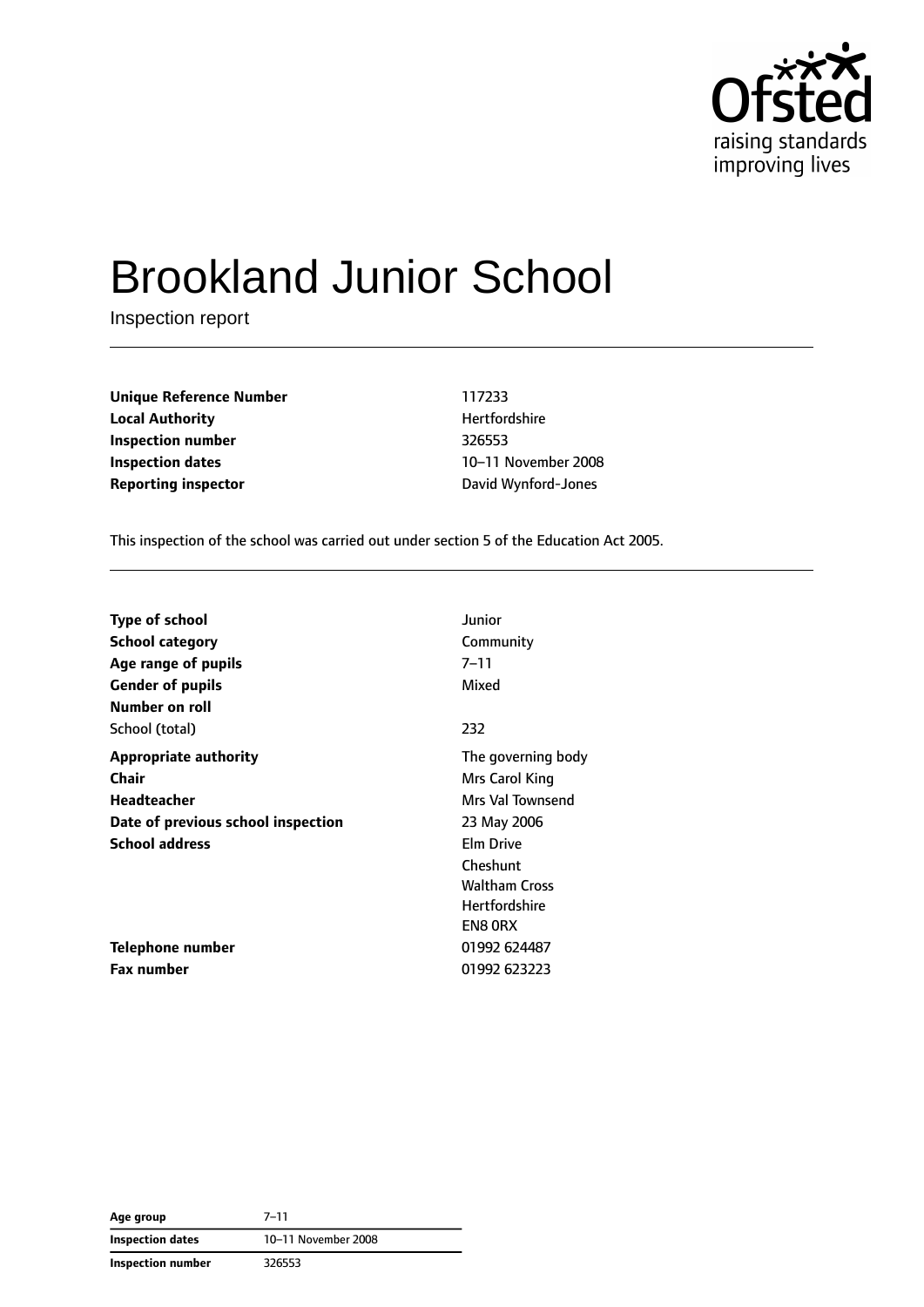.

<sup>©</sup> Crown copyright 2008

Website: www.ofsted.gov.uk

This document may be reproduced in whole or in part for non-commercial educational purposes, provided that the information quoted is reproduced without adaptation and the source and date of publication are stated.

Further copies of this report are obtainable from the school. Under the Education Act 2005, the school must provide a copy of this report free of charge to certain categories of people. A charge not exceeding the full cost of reproduction may be made for any other copies supplied.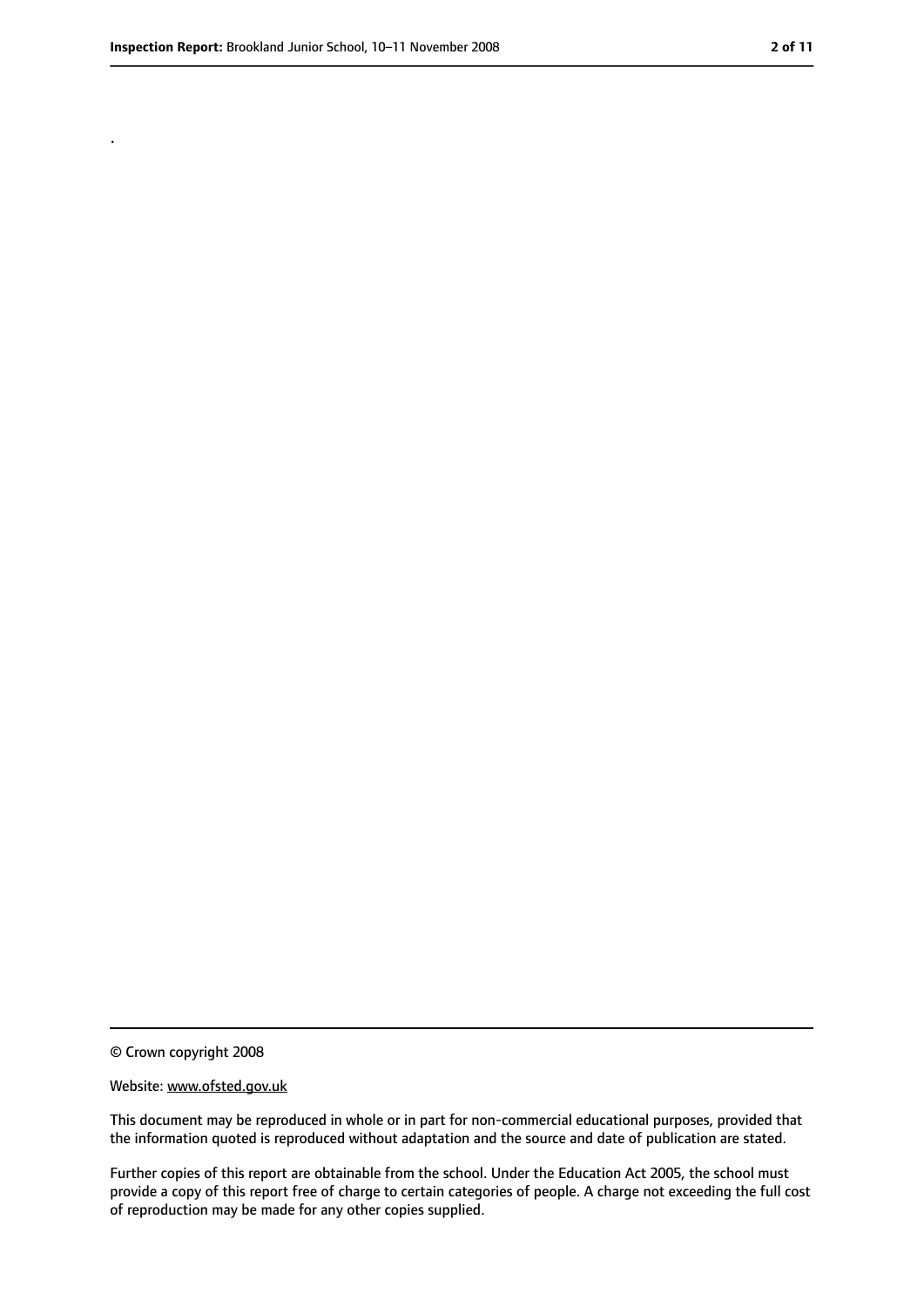## **Introduction**

The inspection was carried out by two Additional Inspectors.

#### **Description of the school**

The school is an average size, serving a mixed catchment area of local authority and private housing. Nearly all the pupils are of White British heritage. Very few are learning to speak English as an additional language. Historically, the overall standard of attainment on entry was above the national average. However, the school's data shows that for the most recent intakes, attainment on entry is nearer the national average. A lower proportion of pupils than average joins or leaves during the school year. The proportion of pupils identified as having learning difficulties and/or disabilities is broadly similar to that in most schools. Most have been identified as having moderate learning difficulties. The school holds the Healthy School and the Sports Active Mark awards and has been commended for providing a full range of extended services.

#### **Key for inspection grades**

| Grade 1 | Outstanding  |
|---------|--------------|
| Grade 2 | Good         |
| Grade 3 | Satisfactory |
| Grade 4 | Inadequate   |
|         |              |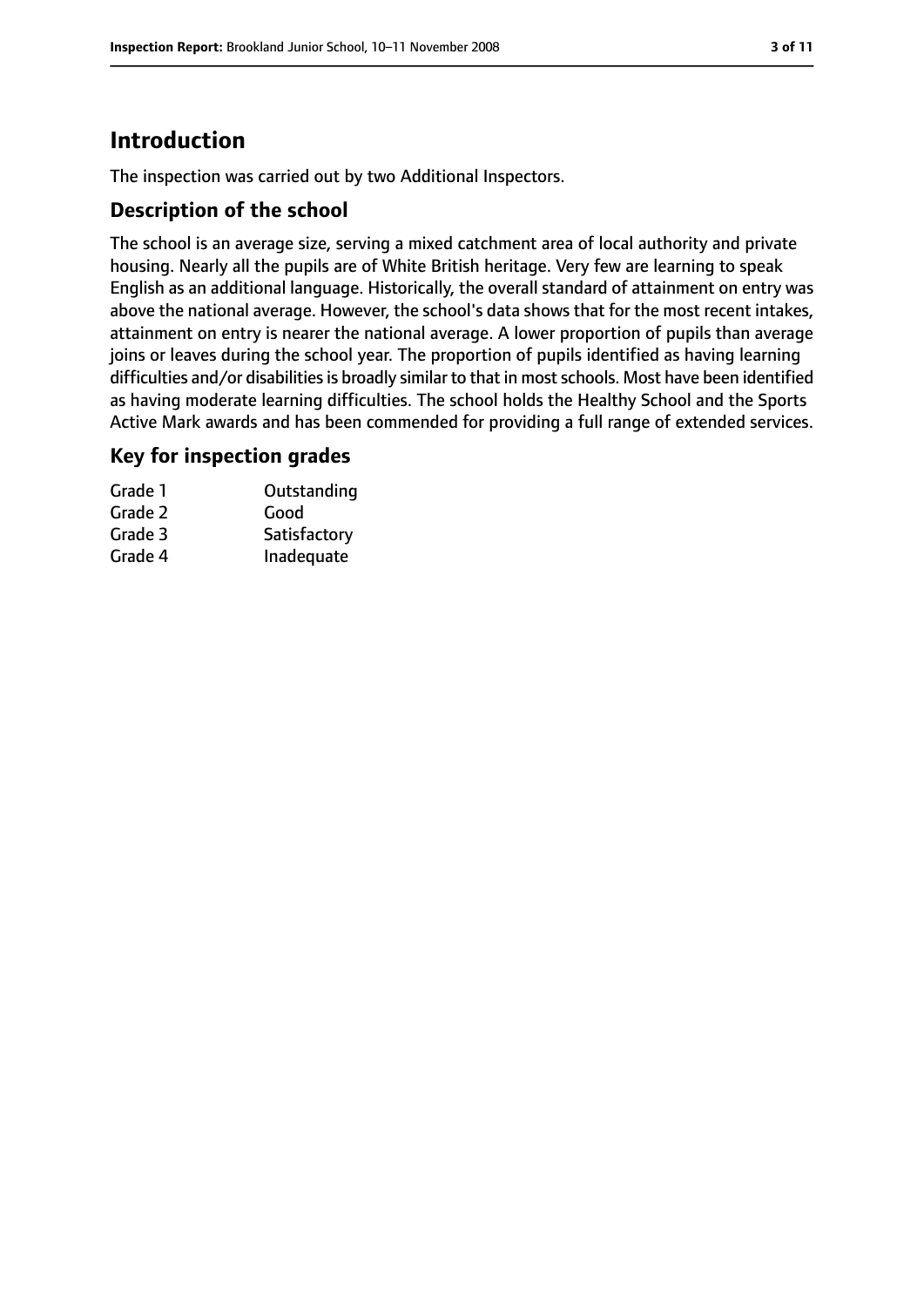## **Overall effectiveness of the school**

#### **Grade: 3**

This is a satisfactory school with strengths in the good standards of pupils' personal development, the development of the curriculum and in the quality of care and well-being provided for its pupils. Many parents recognise these strengths - one wrote, 'My children enjoy school and are developing well. I feel confident in the way they are looked after and treated.'

Leaders and managers have acted satisfactorily to bring about improvements following the unpredicted marked drop in standards in 2006. Standards in English fell significantly and were exceptionally low. In 2007, standards rose and were in line with the national average in English, mathematics and science. Provisional national test data suggests that these improvements continued in 2008. Overall standards are once more above average, reflecting those the school achieved in 2005. However, the school is aware that there is still work to do to raise standards in writing for the potentially more able pupils. This is identified as a priority in the good school improvement plan.

Although pupils' achievement is satisfactory overall, there are variations in the rate of pupils' progress as they move through the school. This is because of the inconsistencies in the quality of teaching. Overall, it is satisfactory. Whilst there is evidence of some good teaching, too few lessons are taught to this standard. The leadership team is aware of the shortcomings and is providing professional development opportunities to bring about improvement.

The school provides good quality care, guidance and support, and there is a willingness from all staff to embrace change. The relationships between staff and pupils are good. Pupils feel safe and know who to ask for help. Health and safety procedures are well established and the school complies with the latest requirements for safequarding. Staff have worked well to review and implement changes to the curriculum, lesson planning, the setting of targets in English and mathematics, and the use of ongoing assessment to match the work to the needs of the pupils.

The recent improvements to the organisation of the curriculum are helping the pupils see the relevance of their learning. As yet, it is too early for these changes to have made a significant impact on standards. Nevertheless, the curriculum is good and supports pupils' personal development and well-being effectively. Pupils have a good understanding of being healthy and staying safe. They enjoy their education and attendance is above average. They behave well and have a good understanding of cultural development. The school has taken effective steps to promote this aspect of their learning. Music and art feature highly in the curriculum and there are good links with a school in Zambia. Overall, pupils' personal development, including their spiritual, moral, social and cultural development is good.

The leadership and management of the school are satisfactory. The headteacher provides purposeful leadership. She has correctly identified the priorities for improvement and has recently created curriculum teams to lead these developments. However, these initiatives are still at an early stage of development. There are sound strategies in place for coordinators to monitor the work of the school but they do not track the outcomes of the work of the school sufficiently robustly or compare them against national outcomes. Governors are supportive of the school and are developing their skills in holding the school to account.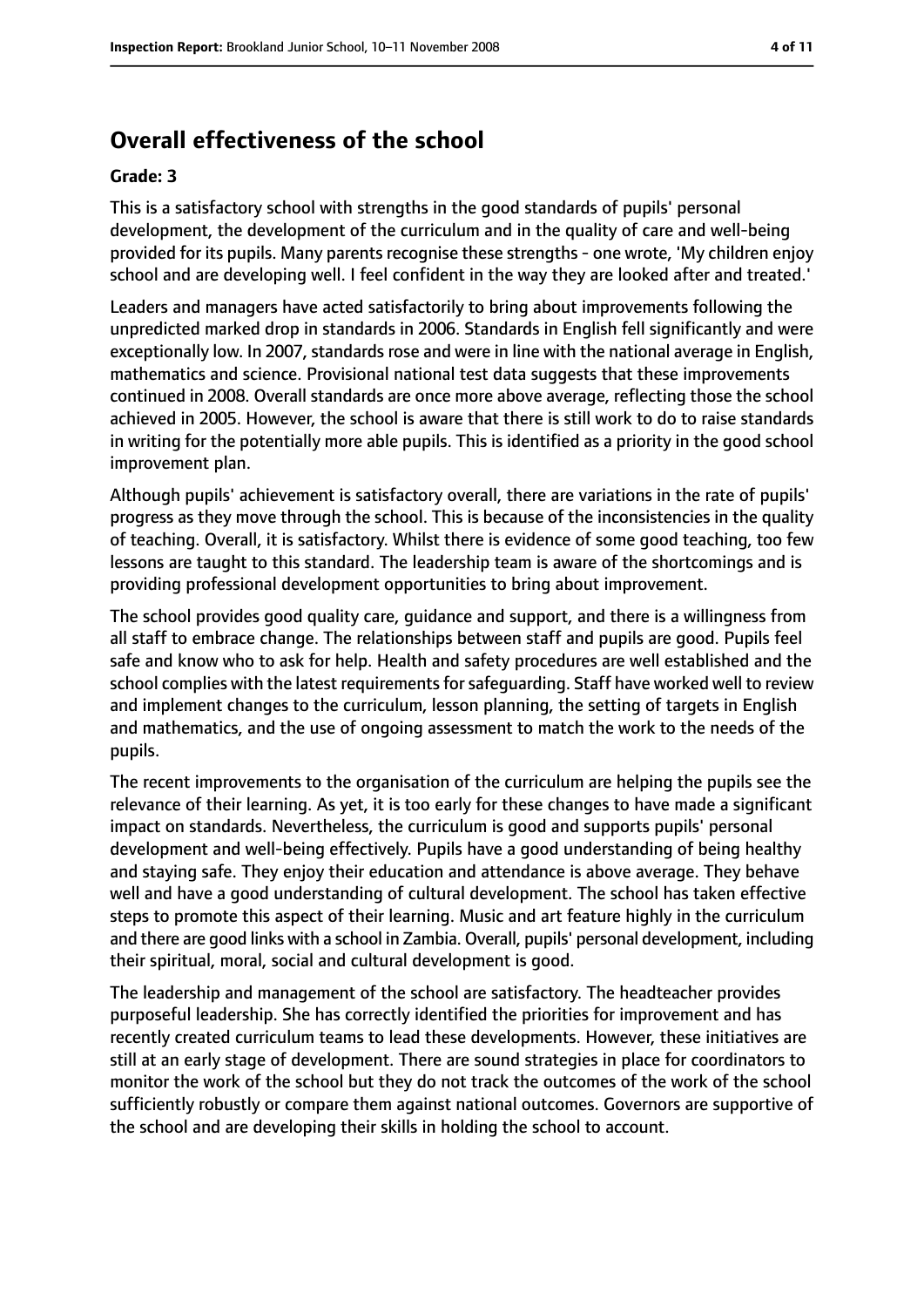#### **What the school should do to improve further**

- Raise standards and improve pupils' achievement in writing across the school by developing it in other subjects.
- Improve teaching by raising expectations of what pupils can achieve.
- Extend the work of the curriculum teams to develop leadership and management at all levels.

A small proportion of the schools whose overall effectiveness is judged satisfactory but which have areas of underperformance will receive a monitoring visit by an Ofsted inspector before their next section 5 inspection.

## **Achievement and standards**

#### **Grade: 3**

There is a noticeable increase in the proportion of pupils attaining Level 5 in mathematics and science. This is because the school has focused on promoting the pupils investigative skills in these subjects. However, this improvement in gaining Level 5 is not replicated to the same extent in English. In the 2008 national tests the proportion of pupils attaining Level 4 increased, but too few attained Level 5 especially in their writing. This is because these skills were not consolidated and extended in other subjects. In contrast, pupils made good progress in their reading and attained above average standards. Pupils who find learning difficult made similar progress to their peers and attained standards in line with their needs and abilities. There were no significant differences in the performance of boys and girls. Assessment data for the current Year 6 pupils suggests that they are on track to achieve similar overall standards, with an increase in the proportion of pupils attaining Level 5 in writing.

## **Personal development and well-being**

#### **Grade: 2**

Pupils enjoy their time at school and attendance is above the national average. One boy commented, 'It's a really nice atmosphere at school.' Pupils appreciate and are keen to attend the well-organised breakfast club, which contributes effectively to the development of their social skills and enjoyment of learning. Most pupils behave well. They are clear about school routines and do as they are told. Pupils are confident they can turn to an adult if they are worried or if there are incidents of bullying.

The vast majority of pupils know how to lead healthy and safe lives. They eat good, balanced lunches and enjoy physical activity. Pupils' contribution to the community is good. They act as playground friends; take on a good range of jobs to help the school run smoothly, and raise funds for local, national and international charities. They talk with knowledge about other faiths and reflect maturely on moral issues. On Remembrance Day the whole school sat quietly and very reverently for a minute to remember the war dead. The school council meets regularly and pupils are starting to take more of a lead in running their own meetings. Good standards in English, mathematics, and information and communication technology (ICT) prepare pupils well for the next stage of education. However, a few pupils are rather passive in their learning and wait to be told what to do.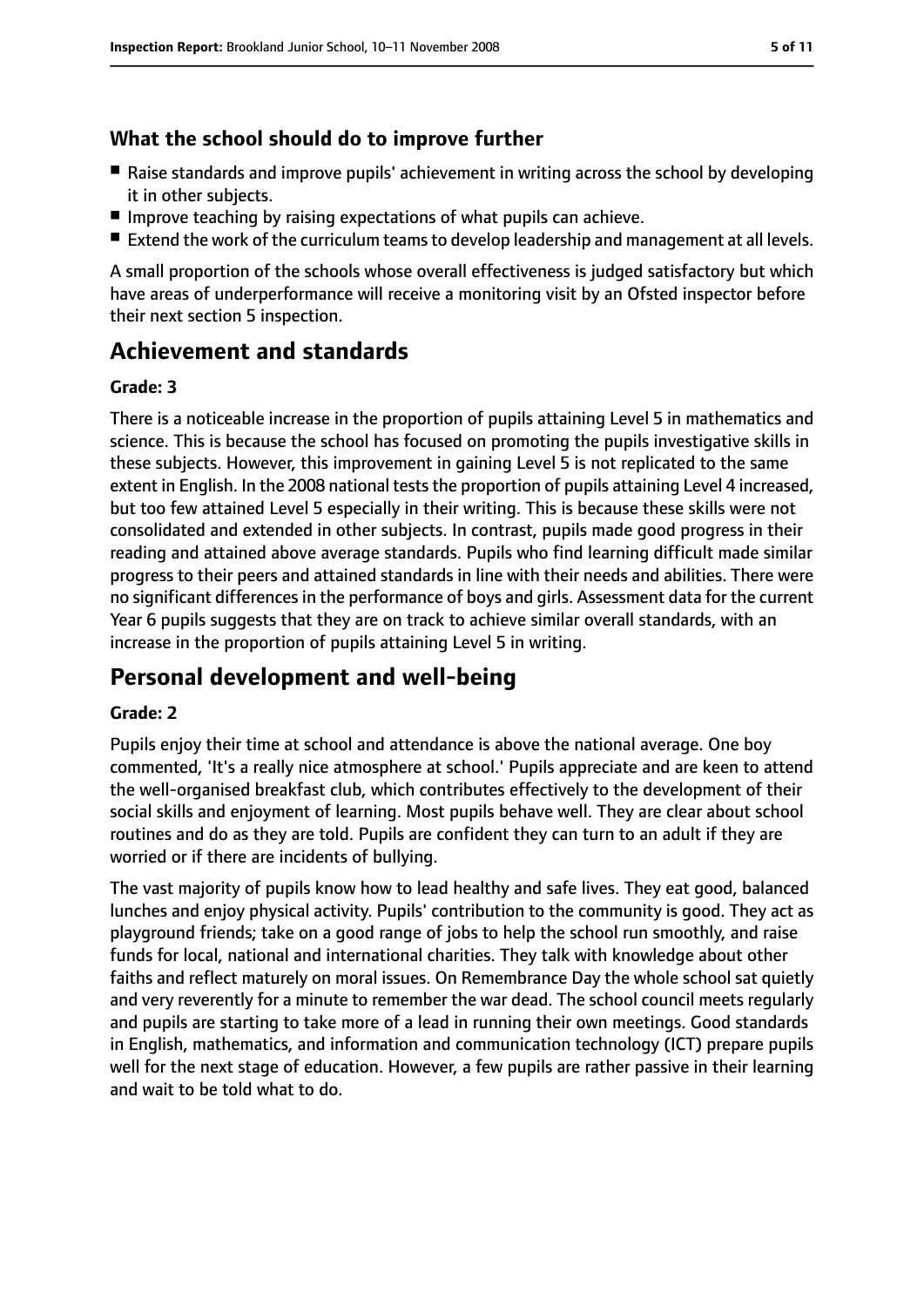## **Quality of provision**

#### **Teaching and learning**

#### **Grade: 3**

Behaviour is managed well so classrooms are quiet, calm and industrious; this contributes to pupils' enjoyment of learning. Most teachers use questions effectively to develop learning and sustain interest but expectations of what pupils can achieve are not consistently high enough. Teaching does not always encourage pupils to question, explore and take the initiative for their own learning. Lesson planning is detailed but the focus is sometimes on the activities rather than what the pupils are going to learn. As a result, pupils are not always clear about the purpose of the activity other than completing the task. The electronic whiteboards are used increasingly effectively to support learning and have a positive impact on the quality of lessons. Enthusiastic teachers and teaching assistants work well together, but teaching assistants are not always used effectively at the start and the end of lessons.

#### **Curriculum and other activities**

#### **Grade: 2**

The school is implementing the revised frameworks for literacy and numeracy well. Appropriate strategies are in place to consolidate basic mathematical and linguistic skills in other lessons. The recently introduced 'creative learning journey' is enabling pupils to see the relevance of their learning as they link different subjects together around one theme. Pupils are encouraged to work together and take responsibilities within the group. For example, the 'Friend and Foe' project on World War II in Year 6 allowed pupils to use ICT and learn more about history and geography. Pupils are responding well to this initiative and enjoy their learning, particularly when it involves science, art and ICT activities.

The school provides pupils with a good range of activities and experiencesto help their learning and promote their personal development. An interesting range of trips and visitors promotes safe and healthy living and helps pupils find out more about their local area. For example, pupils all learn about water safety through their visits to the nearby Lee Valley.

#### **Care, guidance and support**

#### **Grade: 2**

Parents happily deliver their children to school, confident that they are in good hands. Staff keep a close eye on break time activities to check energetic play does not get out of hand and become over boisterous. Staff work well with outside experts so they can help pupils who have learning difficulties and/or disabilities to progress as well as their classmates. Links with external agencies to support these pupils are used well. Academic guidance is satisfactory. Teachers set pupils targets to help them improve their work in English and mathematics. Pupils' work is marked on a regular basis. There are some good examples of developmental and informative marking in the English books but it is not as evident or consistent in other subjects. However, teachers are increasingly encouraging pupils to evaluate their own work and to identify for themselves the next steps in their learning.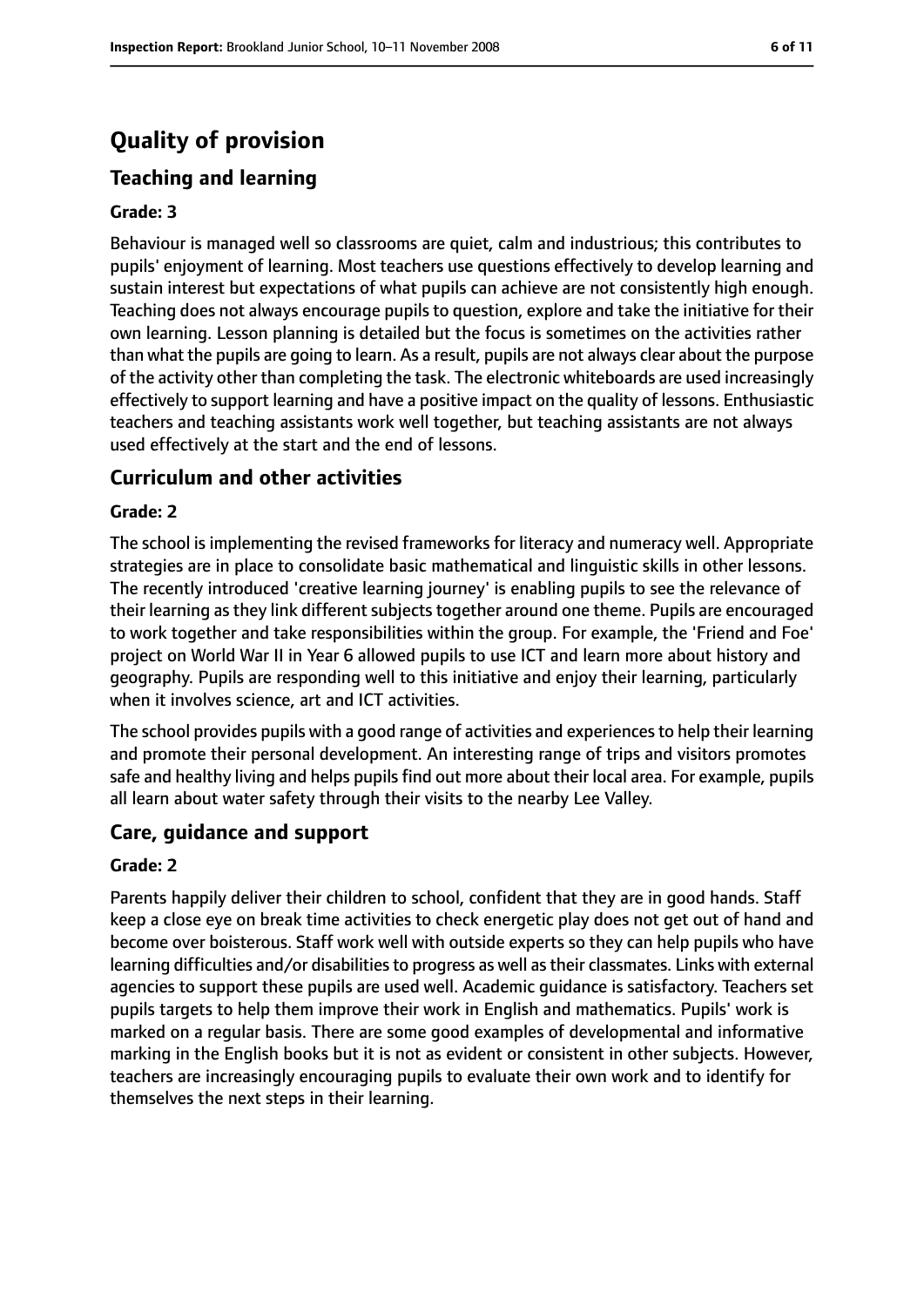#### **Leadership and management**

#### **Grade: 3**

The headteacher is enthusiastic and focused on introducing changes which will continue to improve standards and raise achievement. Subject leaders are developing as a team and carry out regular monitoring of their areas. They are starting to check that the impact of curriculum developments is having the desired effect on improving pupils' achievement. However, systems in all areas are not yet robust enough to identify key actions and support more rapid improvement. The school has a good range of data to help track pupils' progress and staff are becoming increasingly confident in using this information to identify any underachievement. The school is taking appropriate steps to promote community cohesion and to develop pupils' knowledge and understanding of other customs and cultures. Visits, visitors, topic work, charitable donations and links with other countries promote pupils' understanding of UK and global communities effectively. A significant number of parents feel that the school does not take sufficient account of their views.

Governors have satisfactory systems in place to monitor the work of the school but they do not all have sufficient knowledge of the school's performance. Nevertheless, the school is setting suitably challenging statutory targets in English and mathematics. Overall, the school has sound capacity for further improvement and provides satisfactory value for money.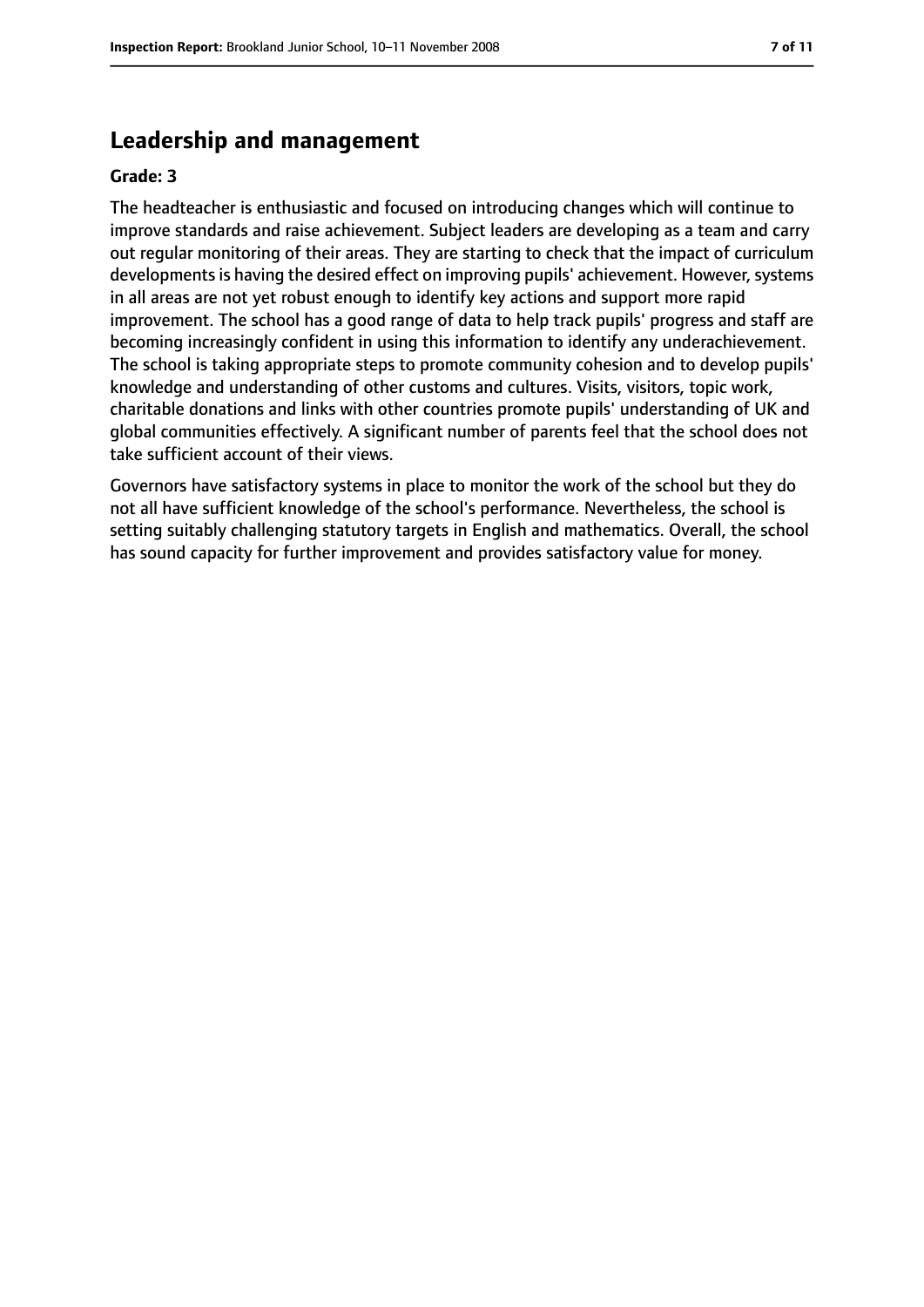**Any complaints about the inspection or the report should be made following the procedures set out in the guidance 'Complaints about school inspection', which is available from Ofsted's website: www.ofsted.gov.uk.**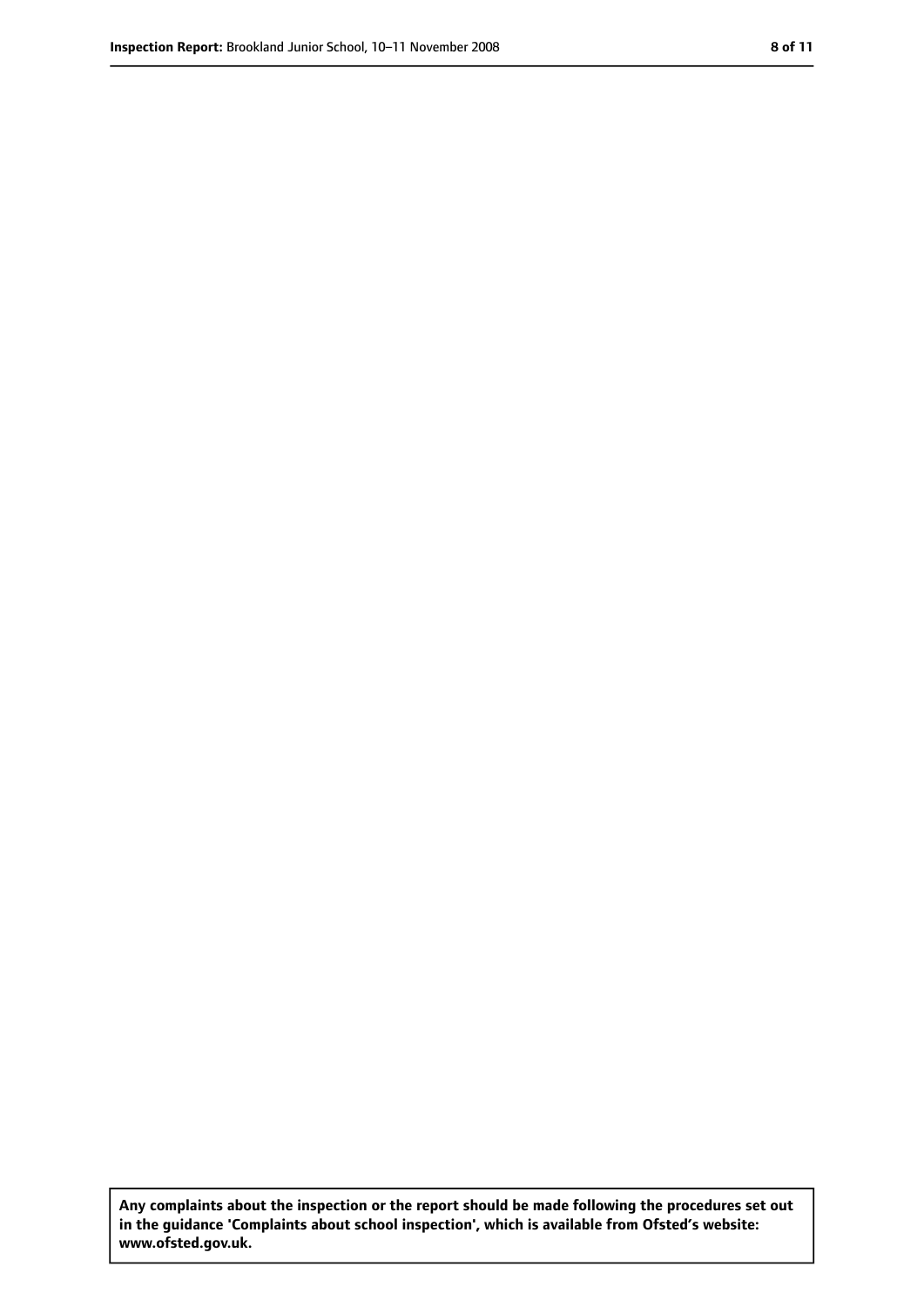## **Inspection judgements**

| Key to judgements: grade 1 is outstanding, grade 2 good, grade 3 satisfactory, and | <b>School</b>  |
|------------------------------------------------------------------------------------|----------------|
| arade 4 inadequate                                                                 | <b>Overall</b> |

#### **Overall effectiveness**

| How effective, efficient and inclusive is the provision of<br>education, integrated care and any extended services in meeting the<br>needs of learners? |     |
|---------------------------------------------------------------------------------------------------------------------------------------------------------|-----|
| Effective steps have been taken to promote improvement since the last<br>inspection                                                                     | Yes |
| How well does the school work in partnership with others to promote learners'<br>well being?                                                            |     |
| The capacity to make any necessary improvements                                                                                                         |     |

### **Achievement and standards**

| How well do learners achieve?                                                                                 |  |
|---------------------------------------------------------------------------------------------------------------|--|
| The standards' reached by learners                                                                            |  |
| How well learners make progress, taking account of any significant variations  <br>between groups of learners |  |
| How well learners with learning difficulties and/or disabilities make progress                                |  |

<sup>&</sup>lt;sup>1</sup>Grade 1 - Exceptionally and consistently high; Grade 2 - Generally above average with none significantly below average; Grade 3 - Broadly average to below average; Grade 4 - Exceptionally low.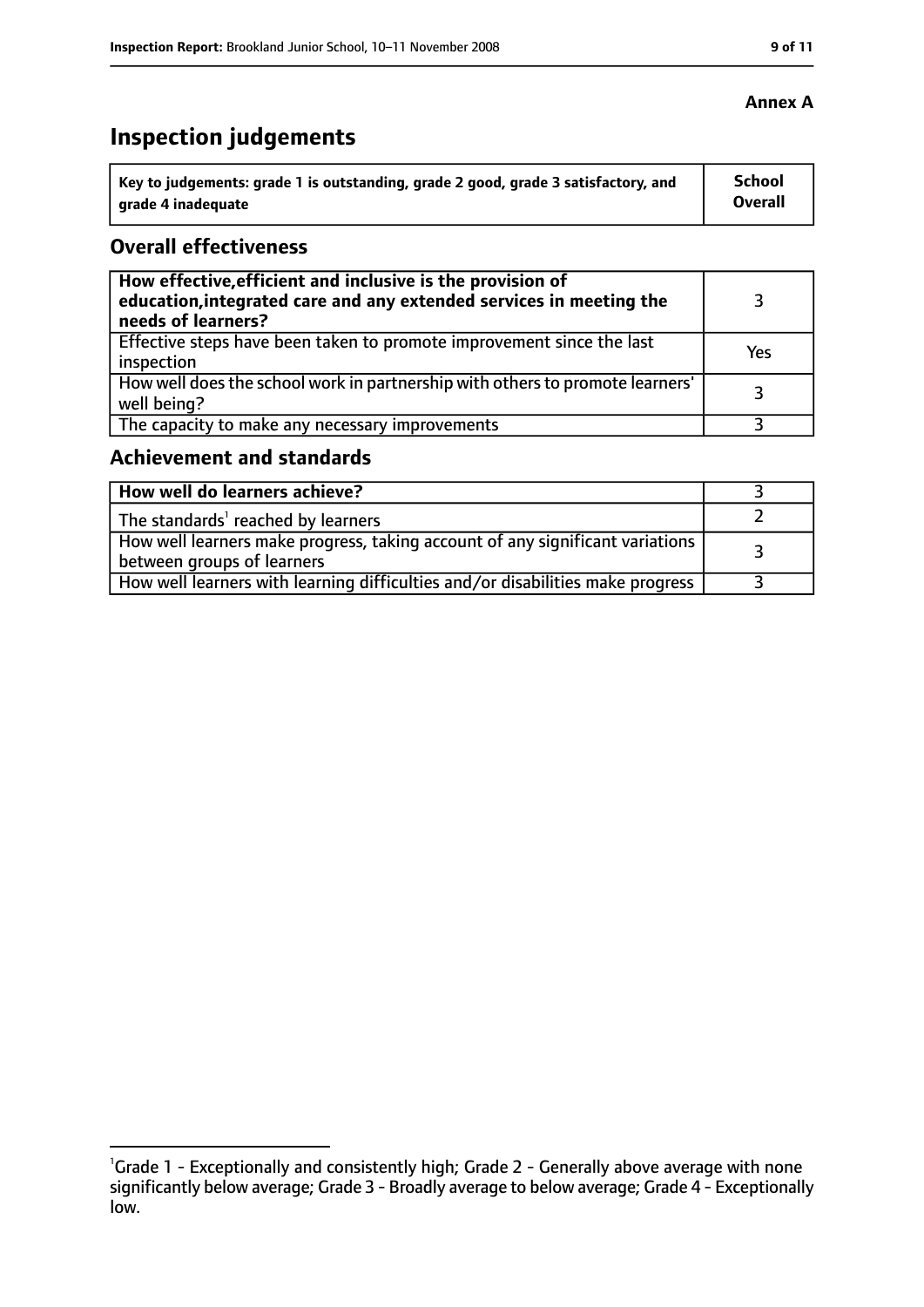#### **Personal development and well-being**

| How good are the overall personal development and well-being of the<br>learners?                                 |  |
|------------------------------------------------------------------------------------------------------------------|--|
| The extent of learners' spiritual, moral, social and cultural development                                        |  |
| The extent to which learners adopt healthy lifestyles                                                            |  |
| The extent to which learners adopt safe practices                                                                |  |
| The extent to which learners enjoy their education                                                               |  |
| The attendance of learners                                                                                       |  |
| The behaviour of learners                                                                                        |  |
| The extent to which learners make a positive contribution to the community                                       |  |
| How well learners develop workplace and other skills that will contribute to<br>their future economic well-being |  |

## **The quality of provision**

| How effective are teaching and learning in meeting the full range of<br>learners' needs?                |  |
|---------------------------------------------------------------------------------------------------------|--|
| How well do the curriculum and other activities meet the range of needs and<br>  interests of learners? |  |
| How well are learners cared for, quided and supported?                                                  |  |

#### **Leadership and management**

| How effective are leadership and management in raising achievement<br>and supporting all learners?                                              |           |
|-------------------------------------------------------------------------------------------------------------------------------------------------|-----------|
| How effectively leaders and managers at all levels set clear direction leading<br>to improvement and promote high quality of care and education |           |
| How effectively leaders and managers use challenging targets to raise standards                                                                 | 3         |
| The effectiveness of the school's self-evaluation                                                                                               | 3         |
| How well equality of opportunity is promoted and discrimination eliminated                                                                      |           |
| How well does the school contribute to community cohesion?                                                                                      | 3         |
| How effectively and efficiently resources, including staff, are deployed to<br>achieve value for money                                          | 3         |
| The extent to which governors and other supervisory boards discharge their<br>responsibilities                                                  | 3         |
| Do procedures for safequarding learners meet current government<br>requirements?                                                                | Yes       |
| Does this school require special measures?                                                                                                      | No        |
| Does this school require a notice to improve?                                                                                                   | <b>No</b> |